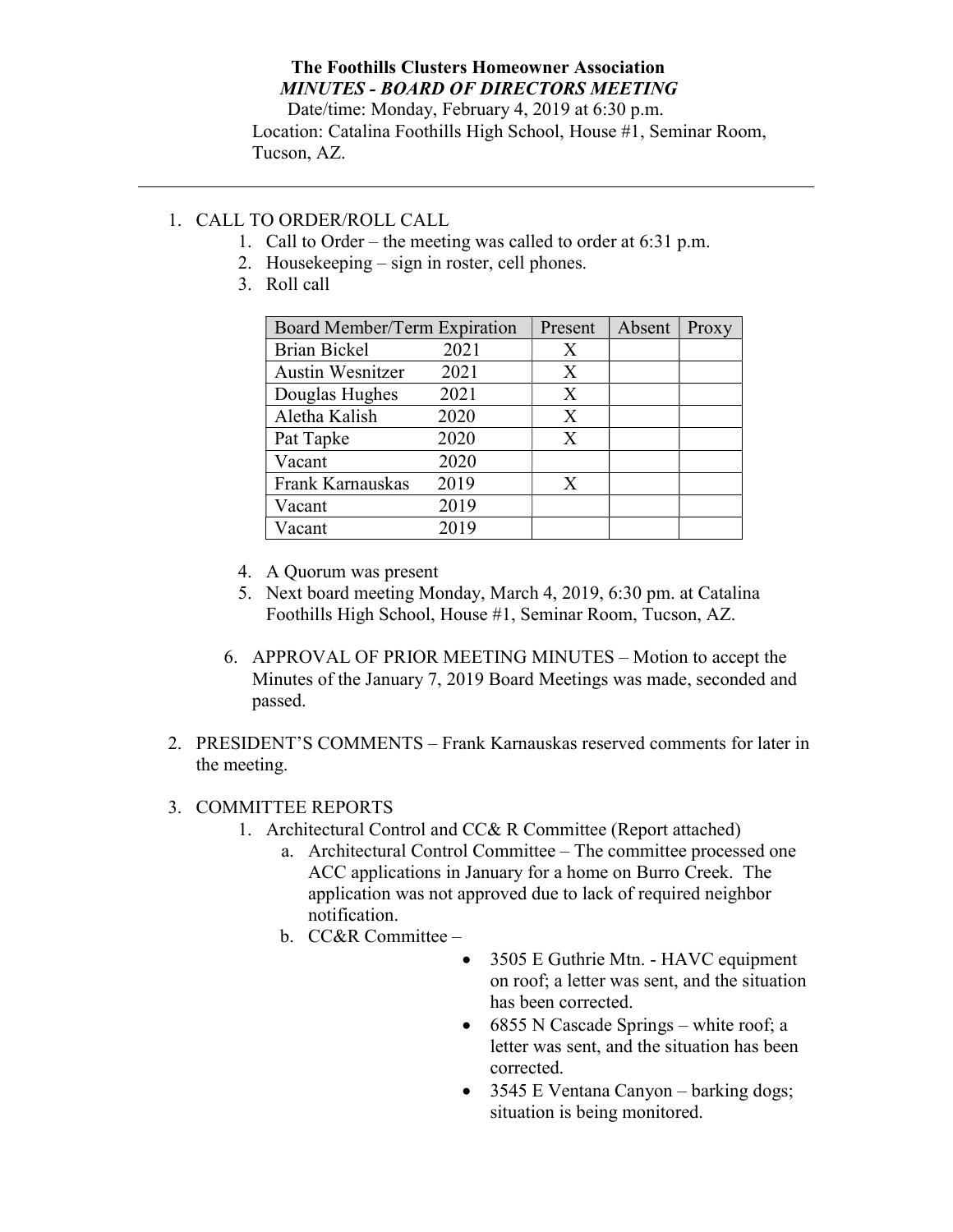- Nuisance car without muffler; committee is coordinating with law enforcement to remedy the situation.
- 2. Landscape & Roads Committee
	- a. Roads Austin plans to meet with the committee and get feedback to incorporate into a road proposal.
	- b. Landscape Austin will contact Irene Barg regarding contacting county for pothole repair.
- 3. Business Process Committee No Report
- 4. Communications Committee No Report
- 5. Finance Committee (Report Attached)
	- i. The Treasurer' Report including the Balance Sheet as of January 31, 2019, the Transaction List by Date for January 2019 and the A/R Aging Report as of January 31, 2019 were reviewed. Brian reported there are ninety-five (95) 2019 assessments outstanding at this time. There are four (4) 2018 assessments outstanding and one (1) 2017 assessment outstanding. One final letter requesting payment will be sent homeowners whose outstanding assessment is over one year old. If no response is received within the proscribed period, the delinquencies will be turned over to legal counsel for collection.
	- ii. A Resolution of the Board of Directors to authorize the Association President and Treasurer to relocate Association funds from Wells Fargo to Alliance Bank of Arizona (Western Alliance Bancorporation) was reviewed. Motion was made, seconded and unanimously passed to approve the Resolution. Brian and Frank met with Amy Oswinkle, a representative from Alliance Bank of Arizona on January 8<sup>th</sup>. Alliance Bank of Arizona has a department that specializes in servicing homeowners' associations. Frank reported that Alliance Bank of Arizona offered a better interest rate on investments, a loan term for road repairs of 10 to 12 years and commercial accounts insured up to \$750,000.
	- iii. Brian is reworking the Draft Budget for 2019 and will email copies to board members this month for review.
- 6. Welcoming Committee
	- a. The Committee mailed a welcome packet to KMS Enterprises the new owners of 3505 E Guthrie Mountain and delivered a welcome packet to the new homeowners at 3776 E Nugget Canyon.
- 4. OLD BUSINESS
	- a. The draft Vehicle and Parking Policy and related Resolution is tabled until the March 2019 meeting.
	- b. Two homeowners have responded to Frank indicating an interest in joining the board.